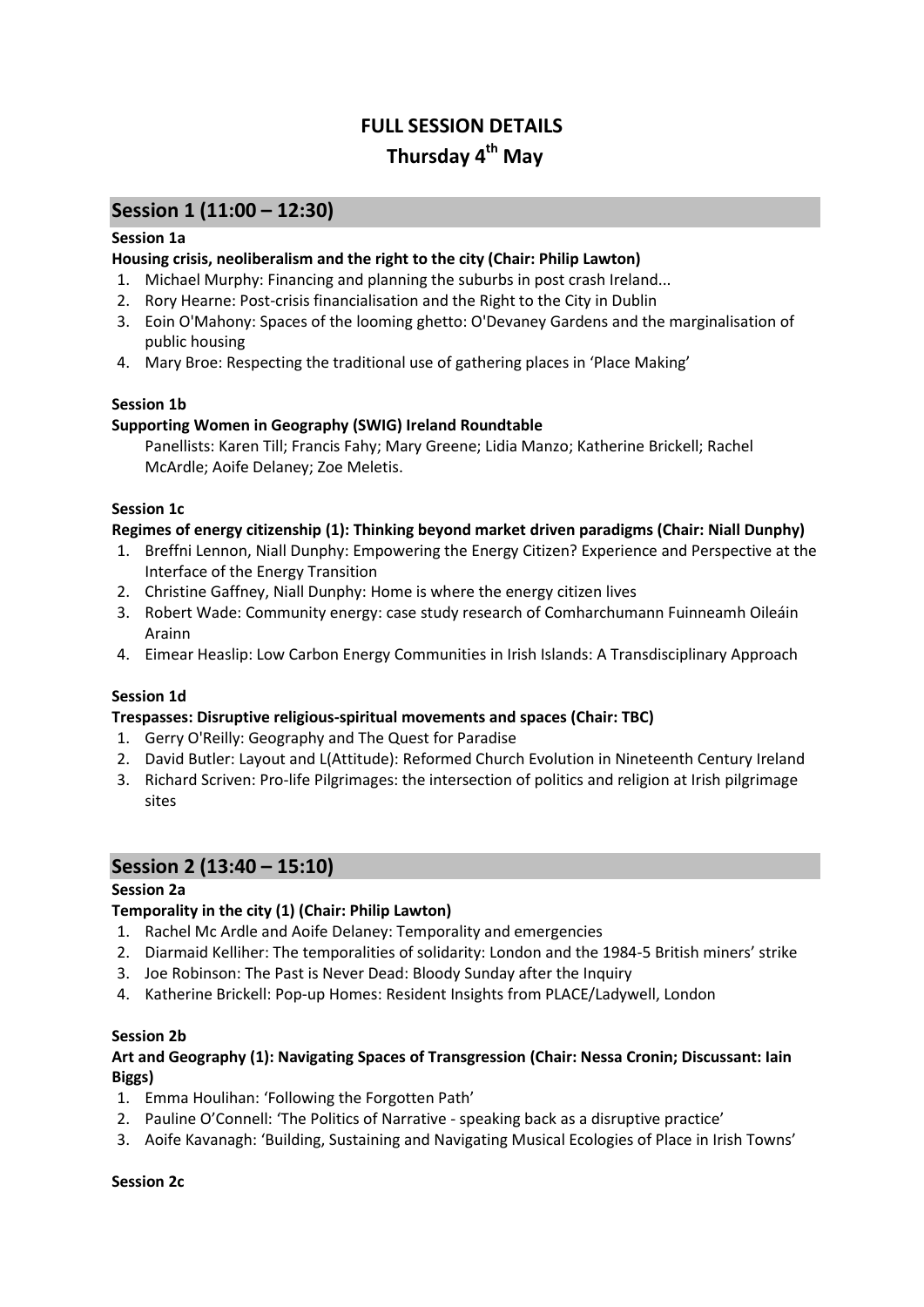#### **Regimes of energy citizenship (2): Thinking beyond market driven paradigms (Chair: Niall Dunphy)**

- 1. Clodagh Harris, Niall Dunphy, Gerard Mullally: Designing citizens' forums for active and inclusive energy citizenship
- 2. Paul O'Connor, Niall Dunphy Local Energy: The Role of Belonging, Place and Identity in the Energy Transition
- 3. John Morrissey, Stephen Axon, Rosita Aiesha, Joanne Hillman: Community perspectives: local voices on energy transition
- 4. Irene Morris: Environmentalities and the spatial impacts of residential energy policies on Ireland's energy landscape

#### **Session 2d**

#### **Upland Environments: Drivers of Change (Chair: Eileen O'Rourke and Caroline Crowley)**

- 1. Caroline Crowley & Brendan O'Keeffe: Socioeconomic profile of Upland areas.
- 2. Eileen O'Rourke: High Nature Value Hill Farming on the Iveragh Peninsula and its Landscape implications.
- 3. Helen Shaw: Palaeoecology and landscape history in Ribblesdale, Cumbria.
- 4. Susan Hegarty, Ben Gearey, Ellen O'Carroll & Suzi Richer: Seeing beyond the site: palaeoenvironmental reconstruction in south-east Ireland

## **Session 3 (15:25 – 16:55)**

#### **Session 3a**

#### **Temporality in the city (2) (Chair: Cian O'Callaghan)**

- 1. Joanne Ahern: Planning and Vacancy in an Irish Housing Estate
- 2. Christine Bonnin and Niamh Moore-Cherry: Rethinking the temporal politics of urban redevelopment: Moore Street, Dublin and its marketplace at the intersection of livelihoods, planning and heritage
- 3. Claudio Coletta: Configuring time in the smart city: the multiple rhythms of urban management and infrastructures

#### **Session 3b**

#### **Art and Geography (2): Disruptive Practices: Occupying Difficult Spaces (Chair: Karen Till; Discussant: Patrick Collins)**

- 1. Gerry Kearns: 'A Platform for Art'
- 2. Vukasin Nedeljkovic: 'Asylum Archive: an Archive of Asylum and Direct Provision in Ireland'
- 3. Gisele Eugenia Connell: 'Counter-cartographies of "Place" in a community AIDS Quilt'
- 4. Michael McLoughlin: 'Who Draws the Map?: Tracing Community (social and institutional) Through Art Making and Audio Cartography'

#### **Session 3c**

#### **Community energy transitions: Shifts in perceptions, consumption and control (Chair: Eimear Heslip)**

- 1. Alexandra Revez & Niall Dunphy: Generational aspects of energy behaviour: energy practices among university students in University College Cork, Ireland
- 2. Gary Goggins, Richard Manton, and Jamie Goggins: Recruitment, decision-making and experiences of an energy retrofit scheme in a rural community
- 3. Frances Fahy: ENERGISE: Developing an Energy Cultures Framework for Europe?
- 4. Mary Greene: Socio-technical transitions and dynamics in domestic energy practices

#### **Session 3d**

**Rewilding (Chair: Kieran Hickey)**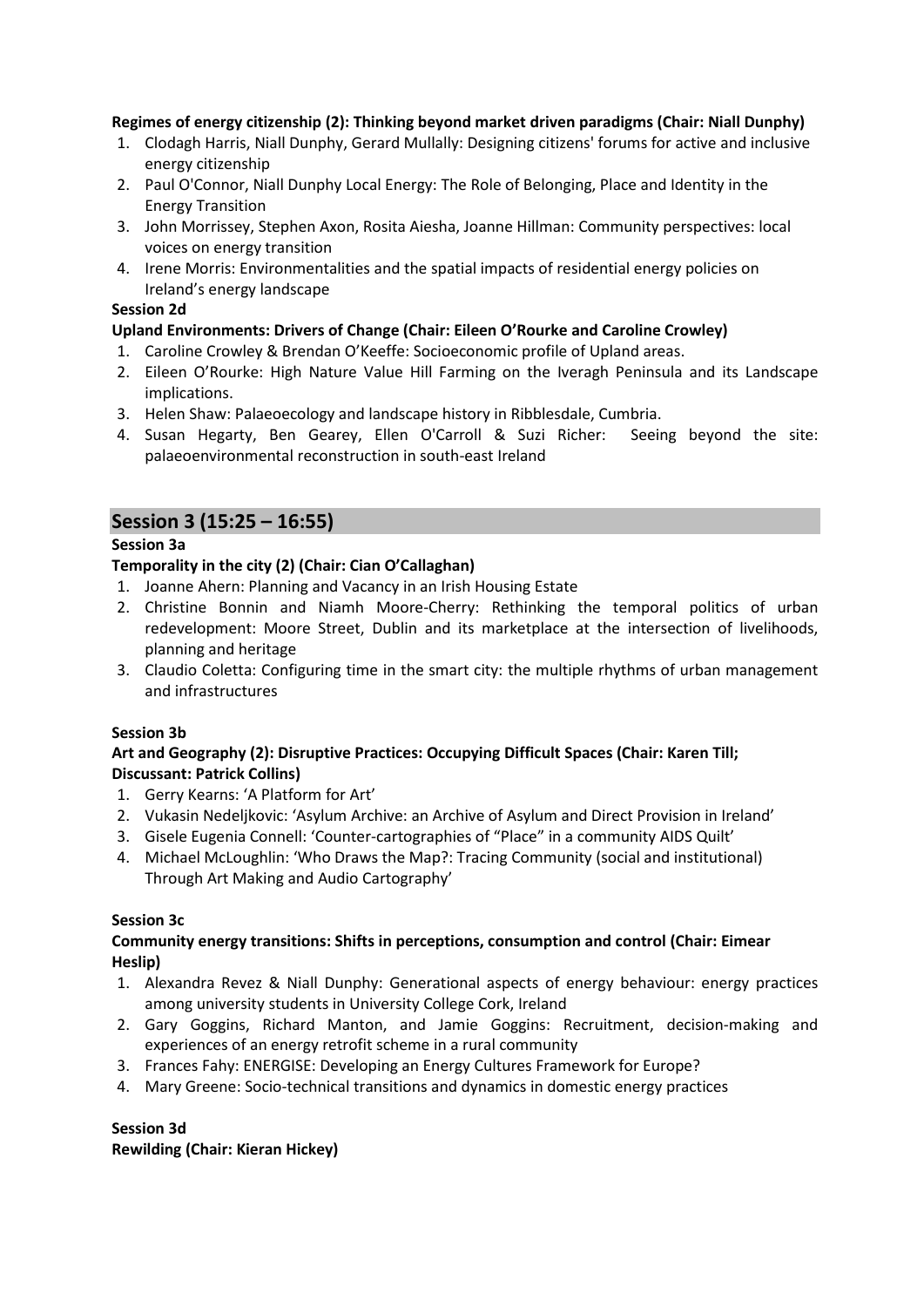- 1. Margaret O'Riordan, John McDonagh, Marie Mahon: Insights into the cultivation of environmental values in Irish peatlands conservation
- 2. John O'Callaghan: Rewilding a West of Ireland Landscape an interim report on rewilding the Nephinbeg Wilderness area for future generations
- 3. Kieran Hickey: An Assessment of the feasibility of reintroducing the wolf Canis lupus into Ireland
- 4. Michael John Whelan: From the Mountain, 2014, single channel HD video, black+white, sound

#### **Keynote lecture (17:05 – 18:30) Geography Lecture Theatre, Geography Building**

**Dr Bradley Garrett: '***Countering Geographies of Dread' Chair: Dr Denis Linehan (UCC)*

Followed by Welcome Reception (Glucksman Gallery, UCC)

# **Friday 5 th May**

## **Session 4 (09:00 – 10:30)**

#### **Session 4a**

#### **Infrastructural States (1) (Chair: TBC)**

- 1. Karen Keaveney: Rural Housing as End of Infrastructure
- 2. Caspar Menkman: The smart meter in parenthesis: the ontological politics of the device
- 3. Ralitsa Hiteva: Governing Infrastructure values
- 4. Alan Patterson: Infrastructure governance and the emergence of a 'not for profit' utilities sector in the UK

#### **Session 4b**

#### **Legal Geographies in Ireland (Chair: Kathy Reilly)**

- 1. Rory Rowan: Owning Outer Space?: The Emerging Legal Geographies of Extra-Planetary Extraction.
- 2. Sasha Marks: Brown Evidence and Absence in Investigating the Irish Refugee Appeals Tribunal Archives
- 3. Louise Sarsfield Collins: Echoing through the years: an exploration of the lasting legacy of the Offences Against the Person Act, 1861
- 4. Katherine Brickell and Dana Cuomo: Feminist Geolegalities

#### **Session 4c**

#### **Denial, deception and disruption (1): addressing the challenges and potential solutions to fix a broken food system (Chair: Colin Sage)**

- 1. Tara Kenny: The new era of food poverty: commodification and corporatisation
- 2. Mags Adams: Denials and deceptions: disrupting the myth of food as waste
- 3. Anna Davies, Marion Weymes: Disruptive technologies? Scaling relational geographies of ICTmediated surplus food redistribution

#### **Session 4d**

#### **Earth Observation developments in physical geography (Chair: TBC)**

1. John Connolly: Mapping Peatland Drains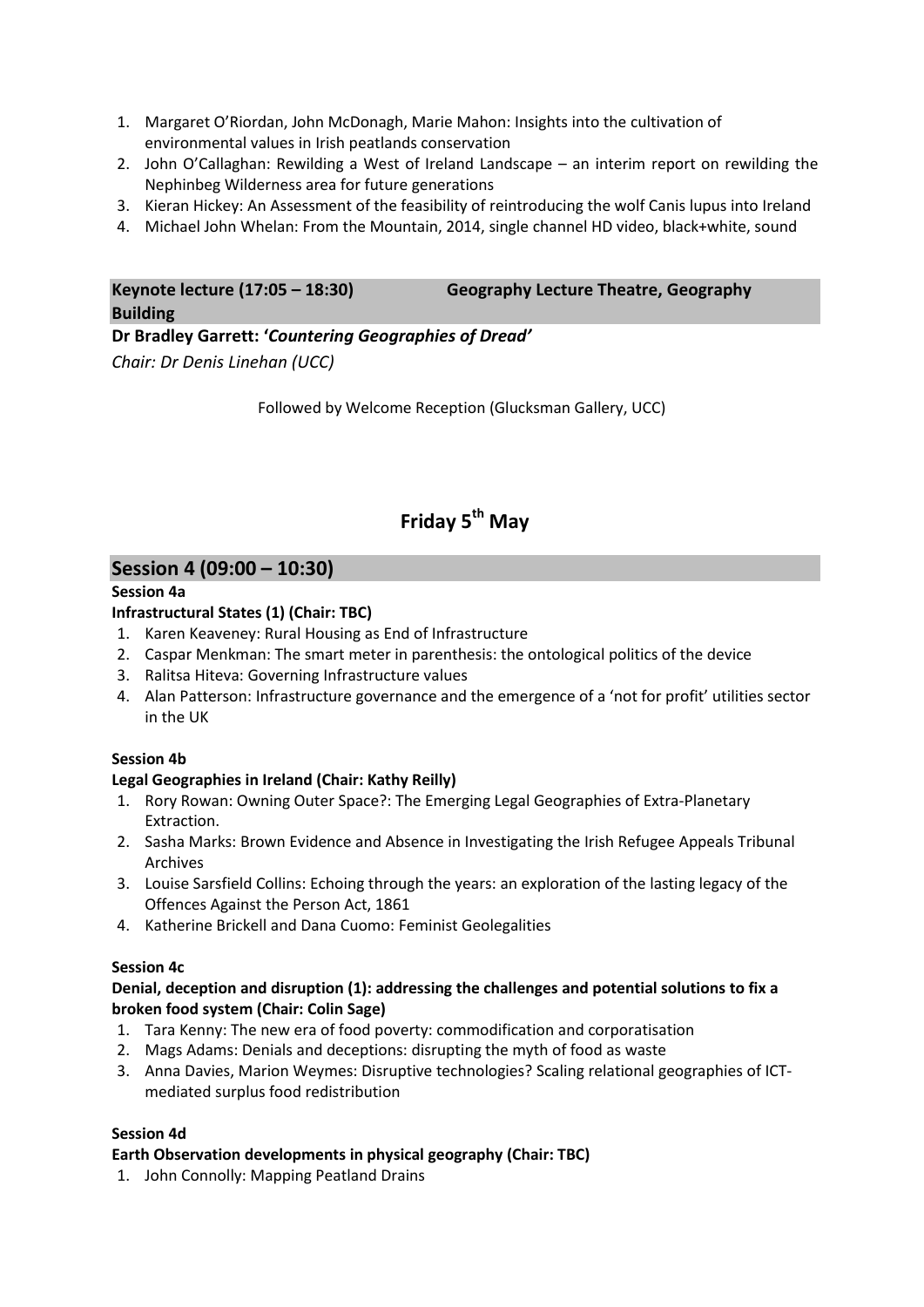- 2. Conor Cahalane, Dáire Walsh & Tim McCarthy: Slick Feature Mapping
- 3. Parvez Rana, Fiona Cawkwell, Preethi Balaji, Stuart Green: Integration of high resolution optical and microwave satellite imagery for quantification of small-scale forest disturbance events
- 4. Rory Scarrott, E. Politi, E. Tuohy, A. Cronin, M. Terra Homem, H. Caumont, N. Grosso, A. Mangin, N. Catarino, F. Cawkwell, M. Cronin, E. O' Rourke: Co-ReSyF: Unlocking our potential for innovation in coastal water research

## **Session 5 (11:00 – 12:30)**

#### **Session 5a**

#### **Infrastructural States (2) (Chair: TBC)**

- 1. Mark Boyle and Andrew McLelland: The contested values which undergird inventorising infrastructure as heritage
- 2. Denis Linehan: Aeolian Enclosures: Wind, Sky and Infrastructural Publics in contemporary Ireland.
- 3. Patrick Bresnihan: 'Optimizing Water Services': Environmental Accounting, Water Pricing and the Techno-Politics of Water Infrastructures
- 4. Katherine Lovell: Attending to mature infrastructure systems: reconfiguration, contestation and decline.

#### **Session 5b**

#### **GSI Doctoral Research Award presentations (Chair: TBC)**

- 1. Eimear Heslip
- 2. Joyce Novak
- 3. Kieran McCarthy
- 4. Paul Alexander
- 5. Richard Scriven

#### **Session 5c**

#### **Denial, deception and disruption (2): addressing the challenges and potential solutions to fix a broken food system (Chair: Tara Kenny)**

- 1. Mike Goodman, Colin Sage: Food denialism, climate change sceptics and the politics of (social) science
- 2. Bridin Carroll: Reshaping urban political ecologies: An analysis of policy trajectories to deliver food security
- 3. Eifiona Thomas Lane, Rebecca Jones and Jane Ricketts Hein: Foods from catchment to coast responsible development of rural foodscapes

#### **Session 5d**

#### **Disruptive Hazards, Weathers and Climates (Chair: TBC)**

- 1. Jim Jeffers: Disruptive hazards and climates: Making sense of ambiguity
- 2. Kieran Hickey: A comparison of the 2009 and 2015-16 flooding in Ireland and its historical context
- 3. Trish Morgan & Paschal Preston: Climate change: fake news or ideology? Combining insights from geography and critical communication theory.
- 4. Carla Mateus, Aaron Potito & Mary Curley: Methodology for quality control and homogenisation of the long term daily (max/min) summer and winter air temperature records in Ireland.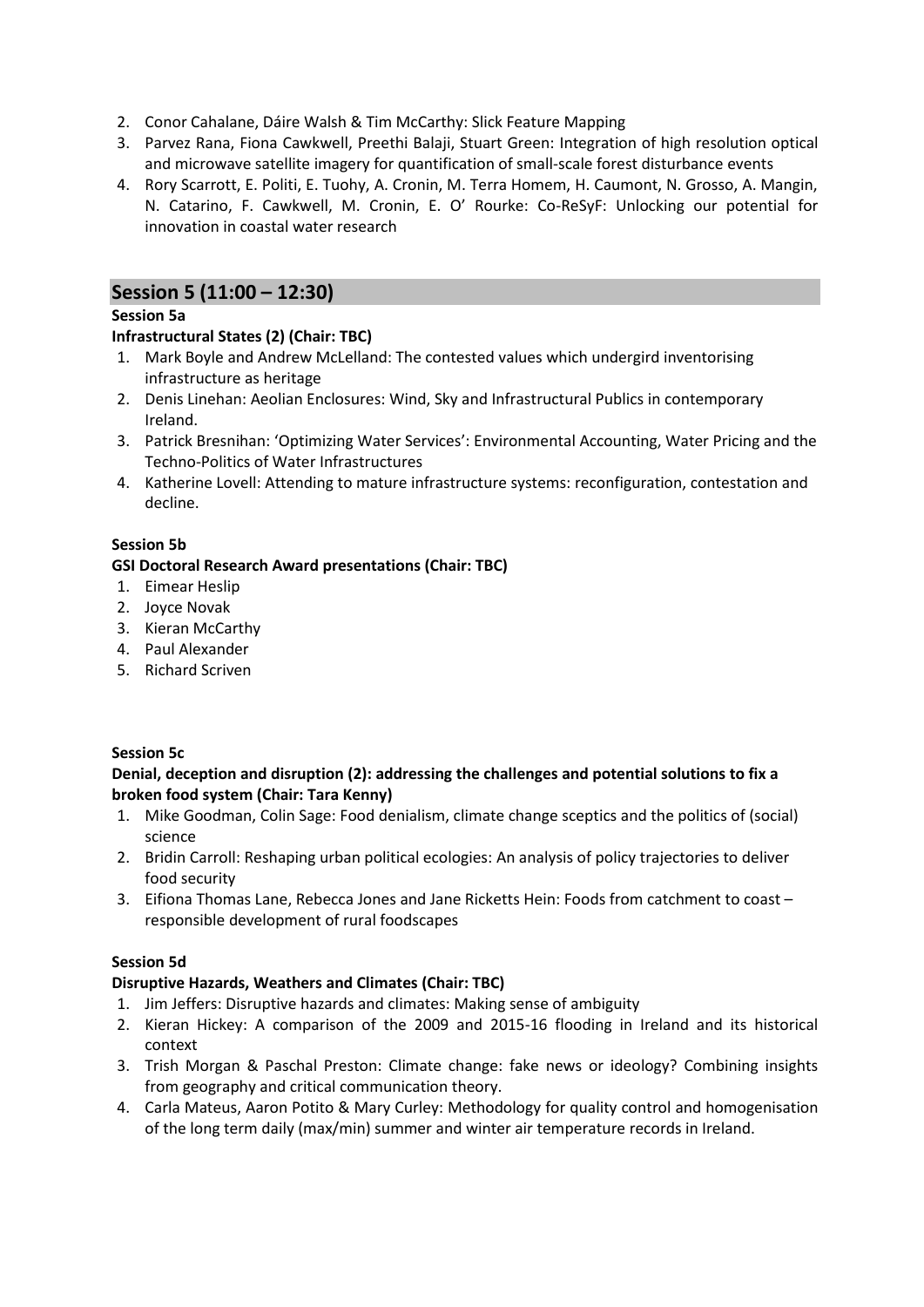# **Session 6 (13:30 – 15:00)**

#### **Session 6a**

#### **Infrastructural States (3) (Chair: TBC)**

- 1. Darach Mac Donncha: The politics surrounding the proposed implementation of a smart lighting system
- 2. Daniel Tubridy: A Design-led Approach to Sustainable Urban Infrastructure
- 3. Darren O'Rourke: Power relations and spatialised discourse in acute hospital reconfiguration in Ireland
- 4. Padraig Carmody: Post-Commodity Africa: Industrial Policy as Assemblage

#### **Session 6b**

#### **Art and Geography (3): Alternative Engagements: Counter-Mappings (Chair: Gerry Kearns; Discussant: Harriet Hawkins)**

- 1. Zoë A. Meletis & colleagues: 'Who's disrupting whom? Reflections on process-related and personal learning in an arts-science-engagement climate change project called Art, Change, & Creativity, in Prince George, BC (Canada)'
- 2. Kate Flood: "Taming the wilderness": mapping visual representations of a peatland landscape through time
- 3. John Sunderland: 'Land~Edge: Disrupted photographic practice on a bioregional edge'

#### **Session 6c**

#### **Rural Revitalisation (1): Valuing Local Heritage Communities (Chair: Mark Rylands)**

- 1. Shane O'Sullivan & Cathy Jones: Social Enterprise: A Strategy for Rural Socio-Economic Rejuvenation?
- 2. Ray O'Connor & Mark Rylands: Rural Development in Ireland: an overview of strategies to revitalise rural areas 1845-2017
- 3. Mary O'Shaughnessy: How effective is external policy support and funding in empowering rural communities? A case study of rural revitalisation from rural Ireland

#### **Session 6d**

#### **Coastal Geomorphology (Chair: TBC)**

- 1. Eugene Farrell, Kevin Lynch, Sinead Wilkes Orozco, & Guillermo Castro Camba: The response and recovery of coastal beach-dune systems to storms
- 2. Robert Devoy: Coastal barrier system changes in Ireland under climate warming and their significance for coastal people and future land uses
- 3. Kieran Craven, Stephen McCarron, Xavier Monteys: Supervised classification of continental shelf sediment off western Donegal

# **Session 7 (15:20 – 16:50)**

#### **Session 7a**

#### **Formatting urban policy: Urban policy mobilities in Ireland and beyond (Chair: Karen Till)**

- 1. Philip Lawton: 'Between Slow Transfer and Fast Mediation: The case of the 'The Quito Papers''
- 2. Niamh Moore-Cherry and John Tomaney: Metro-phobia? The politics of spatial planning in Dublin
- 3. Rob Kitchin, Claudio Coletta, Leighton Evans, and Liam Heaphy: The multiscale circuits of smart cities policy mobility
- 4. Mark Boyle: Governing Policy transfer in the EU the case of Urbact III

# **Session 7b**

**Healthy Natures (Chair: TBC)**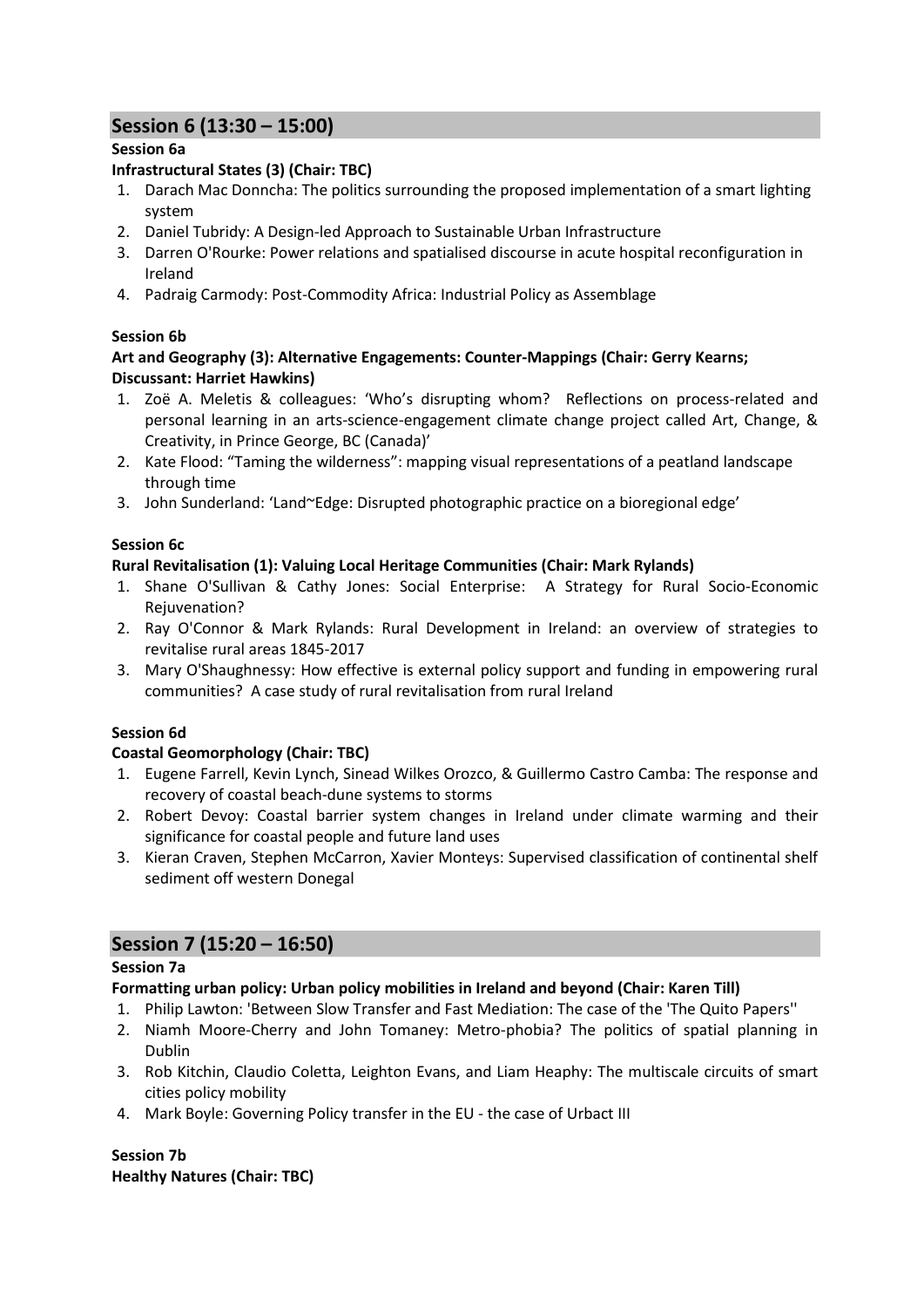- 1. Sonya Agnew: Growing fruit, vegetables and sustainability in urban community gardens
- 2. Olodunsin Arodudu, Ronan Foley, Michael Brennan, Gerald Mills, Tine Ningal, Malachy Bradley: Green-Blue Infrastructures: A Health-Led Approach.
- 3. Mike Brennan, Gerald Mills & Tine Ningal: Deprivation and Trees: spatial inequality of urban tree canopy cover in Dublin city.
- 4. Owen Douglas, Mick Lennon and Mark Scott: From 'distribution' to 'opportunity': Planning for inclusive green spaces

#### **Session 7c**

#### **Rural Revitalisation (2): Valuing Local Heritage Communities (Chair: Ray O'Connor)**

- 1. Liam Mannix: Heritage led regeneration during the age of austerity
- 2. Mark Rylands: Myths, Facts and Hidden Heritage Revitalising rural areas by leveraging local assets to reveal people and place.
- 3. Karen Ray: Beyond Beauty: Landscape appraisal and planning in rural environments
- 4. Rural Revitalisation Roundtable

#### **Session 7d**

#### **Disrupting Imagined Geographies: Media, Power and Representation (Chair: Kathy Reilly)**

- 1. Gerry O'Reilly: Discourse or rhetoric? Framing the "others" from humanitarian perspectives
- 2. Ryan Brown: Deconstructing Crisis: Refugees, Representation, Responses
- 3. Anthony O' Reilly: Media Representations in 'The City After Terrorism'
- 4. Natasha Keenaghan: Representing humanitarianism: Mediating alternatives across ambiguous discourses
- 5. Tara Woodyer: Lucid Geopolitics: playing with imaginative geographies of war

# **Building**

**Keynote lecture (17:05 – 18:30) Geography Lecture Theatre, Geography**

# **Professor Jenny Pickerill: '***Disrupting the environment: Eco-communities and the*

## *reconfiguration of place'*

*Chair: Dr Colin Sage (UCC)*

Followed by Conference dinner and GSI award ceremony (Serendipity Café)

# **Saturday 6 th May**

# **Session 8 (9:30 – 11:00)**

#### **Session 8a**

#### **Lived Spaces of Austerity (1) (Chair: TBC)**

- 1. Lidia Manzo & Sinead Kelly: Lived experiences of resistance and solidarity among working-class communities in Dublin's post-crash gentrification.
- 2. Rory Hearne: The Irish Water War: Ireland's Delayed Anti-Austerity Movement & New Spaces of Contentious Politics in Ireland.
- 3. Cian O'Callaghan & Cesare Di Feliciantonio: Subjectivity and the situated (re)production of urbanization through contested vacancy, housing and homelessness in post-crisis Dublin.
- 4. Sander van Lanen: Constructing austerity experiences: connecting the personal and structural through the lifeworld assemblage.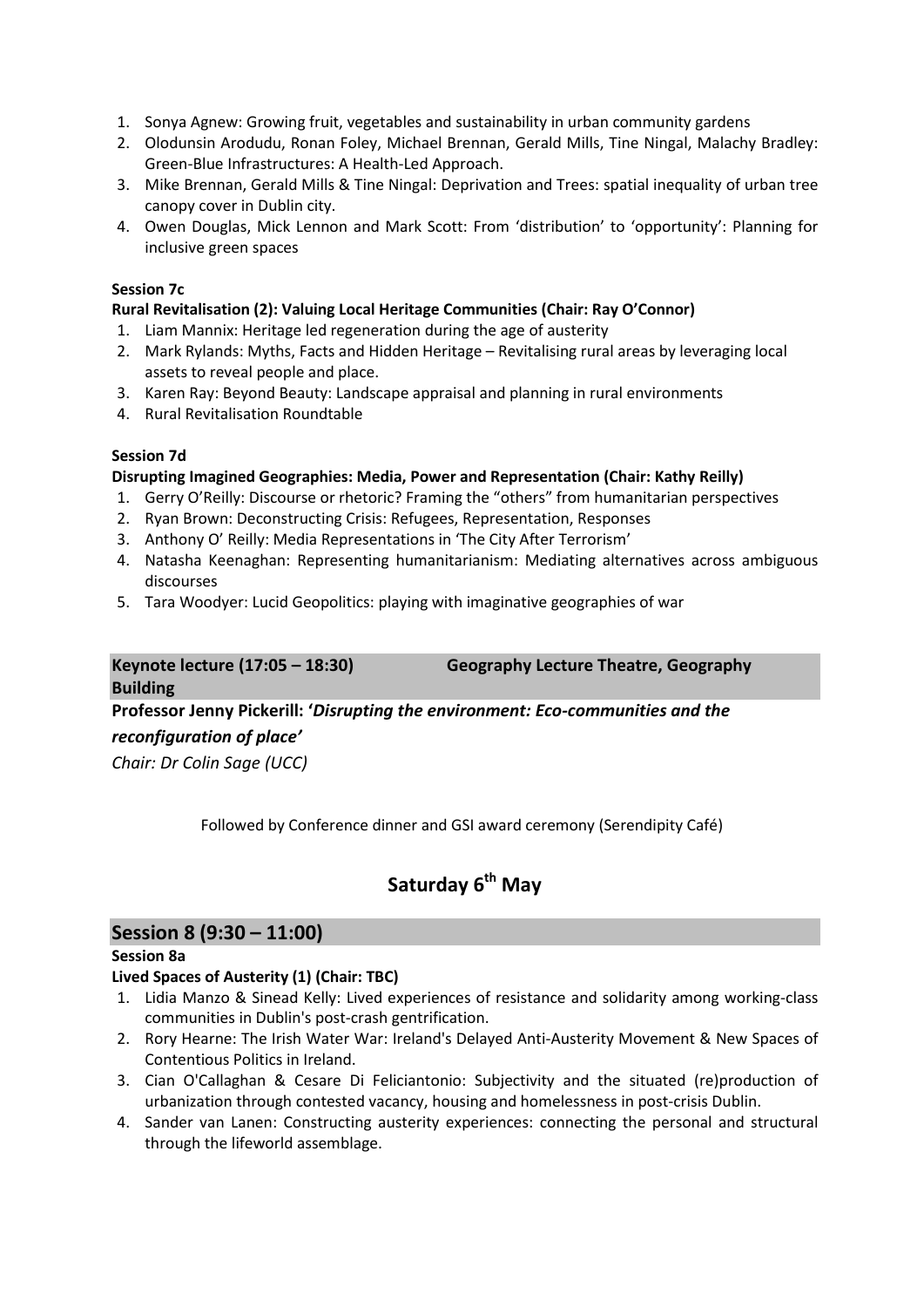#### **Session 8b**

#### **Innovating and Disrupting Geographical Research Methods (Chair: Therese Kenna)**

- 1. Preeti Balaji: 'Characterization and monitoring of forest disturbances in Ireland using active Microwave satellite platforms'
- 2. Grainne Nic Lochlainn: 'Mapping digital contention networks: social media, GIS, and the antiwater charges movement in Co. Dublin'
- 3. Elisabetta Rosa: "Entrer, sortir, traverser". A visual ethnography at the margins of the city
- 4. Rosie Howlett-Southgate: 'Expanding the Archives; Social Media Data Harvesting for Human Geography'
- 5. Aoife Corcoran: 'Maps and Apps as Pedagogic Tools'

#### **Session 8c**

#### **Electoral Geography (Chair: Claire McGing/Adrian Kavanagh)**

- 1. Adrian Kavanagh: The Eurovision Song Contest: Voting Patterns, Politics and Geography
- 2. Caoilfhionn D'arcy: Best of both worlds? Identity, Place and Politics in the election campaigning of Sinn Féin
- 3. Claire McGing: Political parties and women's recruitment as Dáil Éireann candidates, 2011-2016: the impact of localism
- 4. William Durkan: Political Disengagement, Under-Representation, and Spaces of Neglect in the Current Political System

#### **Session 8d**

#### **Disruptions and the Urban Environment (Chair: Paul Alexander & Gerald Mills)**

- 1. Paul J. Alexander; O'Dwyer, Barry; Nolan, Paul: Climate Change impacts on Heat Exposure Across the Greater Dublin Region
- 2. Chaosheng Zhang: Pollution hotspot analysis in urban soil geochemistry
- 3. Tine Ningal *et al.* (UCD): A remote sensing approach to extracting tree canopies in Dublin city centre
- 4. Buckley Niall, Mills Gerald & Fealy, Rowan: The geography of Dublin's building stock and energy demand
- 5. Gerald Mills: Using WUDAPT to explore urban exposure to climate change hazards

## **Session 9 (11:20 – 12:50)**

#### **Session 9a**

#### **Lived Spaces of Austerity (2) (Chair: TBC)**

- 1. Jon-Paul Faulkner: Household vulnerability and resilience after a global economic shock: evidence from Ireland.
- 2. Caitriona Ni Laoire: Young people, return mobilities and spaces of austerity: the reproduction of intergenerational transnational families.
- 3. Shane Conway: Blood, Sweat and Tears: Symbolic Power and the Insidious Pervasiveness of Symbolic Violence in the Family Farm Transfer Process.

#### **Session 9b**

#### **Life post-PhD (Chair: Mary Greene)**

Panellists: Kathy O'Reilly; Richard Scriven; Rory Hearne; Irene Morris and Jenny Pickerill

#### **Session 9c Contemporary Geographies (Chair: TBC)**